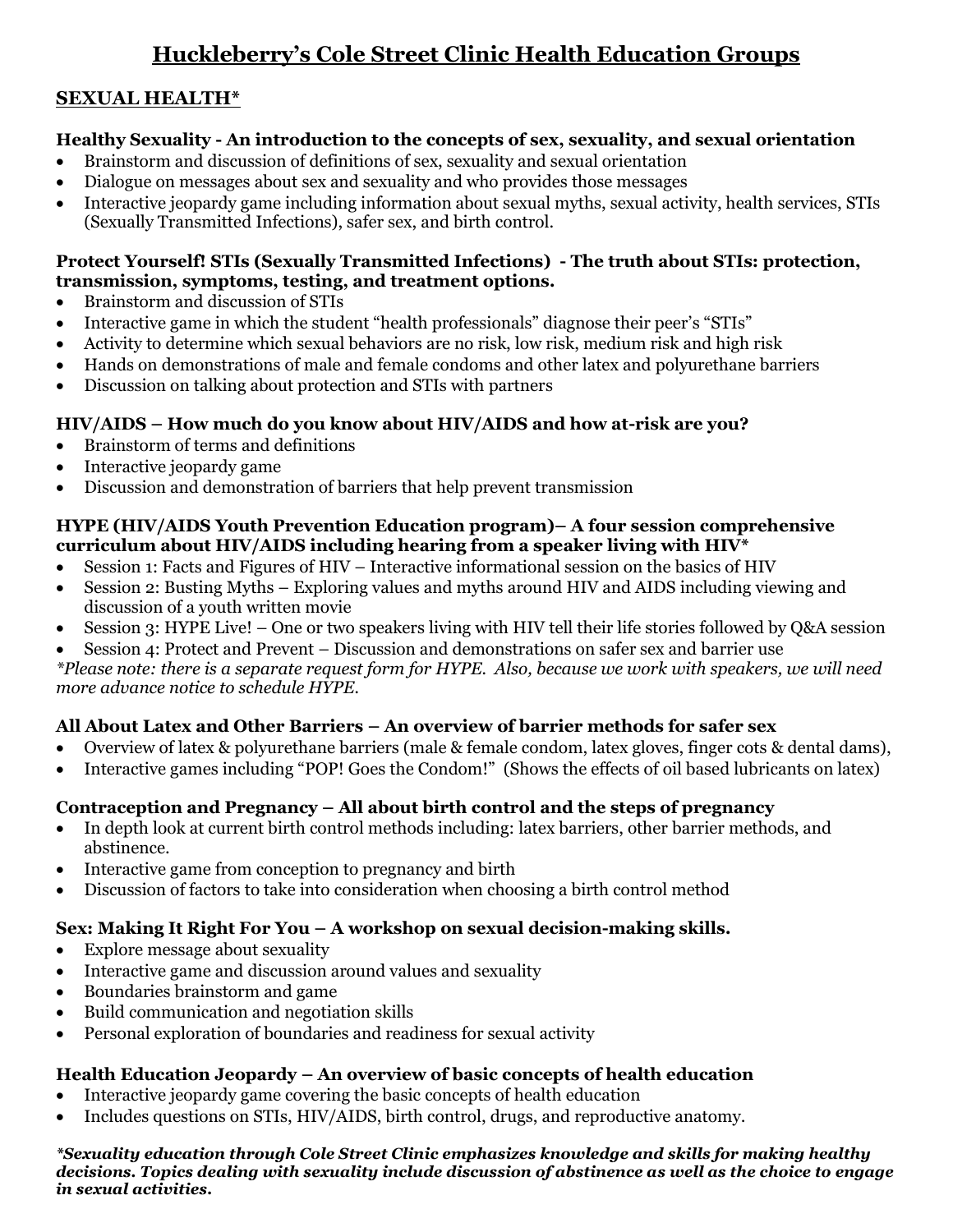## **Huckleberry's Cole Street Clinic Health Education Groups**

## **Substance Use – Alcohol, Tobacco, and Other Drugs**

#### **Substance Use 101 - An introduction to substance use education suitable for middle school youth (ages 10-13)**

- Exploring effects of alcohol, tobacco and other drugs
- Understand basic concepts of harm reduction
- Learn about making healthy choices

#### **Substance Use 201 - An in depth look at substances and substance use suitable for high school youth (ages 14-21)**

- Exploration of different substances and issues related to substance use
- Understand basic concepts of harm reduction
- Interactive Drug Jeopardy game
- Exploration of a variety of issues related to substance use, including factual information about drugs and their effects, reasons people use and choose not to use, and addiction

## **HEALTHY LIVING**

#### **The Mirror Image: Body Image and Eating Disorders – A two-session workshop on the basics of body image and eating disorders**

- Brainstorm what is body image and who creates the messages about what body should look like
- Increase awareness of media's influence on body image
- Explore different eating disorders and their causes
- Learn how to talk to peers about eating disorders

#### **What's Going On? Puberty 101 – Taking the mystery out of puberty** *for middle school age students*

- Brainstorm time line of development during puberty and hygiene
- Journal writing on mental and physical changes
- Interactive Tic-Tac-Know game

#### **We Know What's Going On, Tell Us More: Puberty 201 – Anatomy and a look at societal influence on understanding the body** *for high school age students*

- Interactive games to learn the terms, locations, and function of organs in female and male anatomy. (This includes talking about Intersex as well.)
- Discussion of and critical thought about terms (slang and technical) given to male and female anatomy

#### **Alphabet Soup: Anti-Homophobia and Issues Affecting LGBTQIQ (Lesbian Gay Bisexual Transgender Queer Intersex and Questioning) Youth**

- Understand the process of and feelings behind coming out
- Match-up game to learn terms and definitions
- Learn how to be an ally for LGBTQIQ youth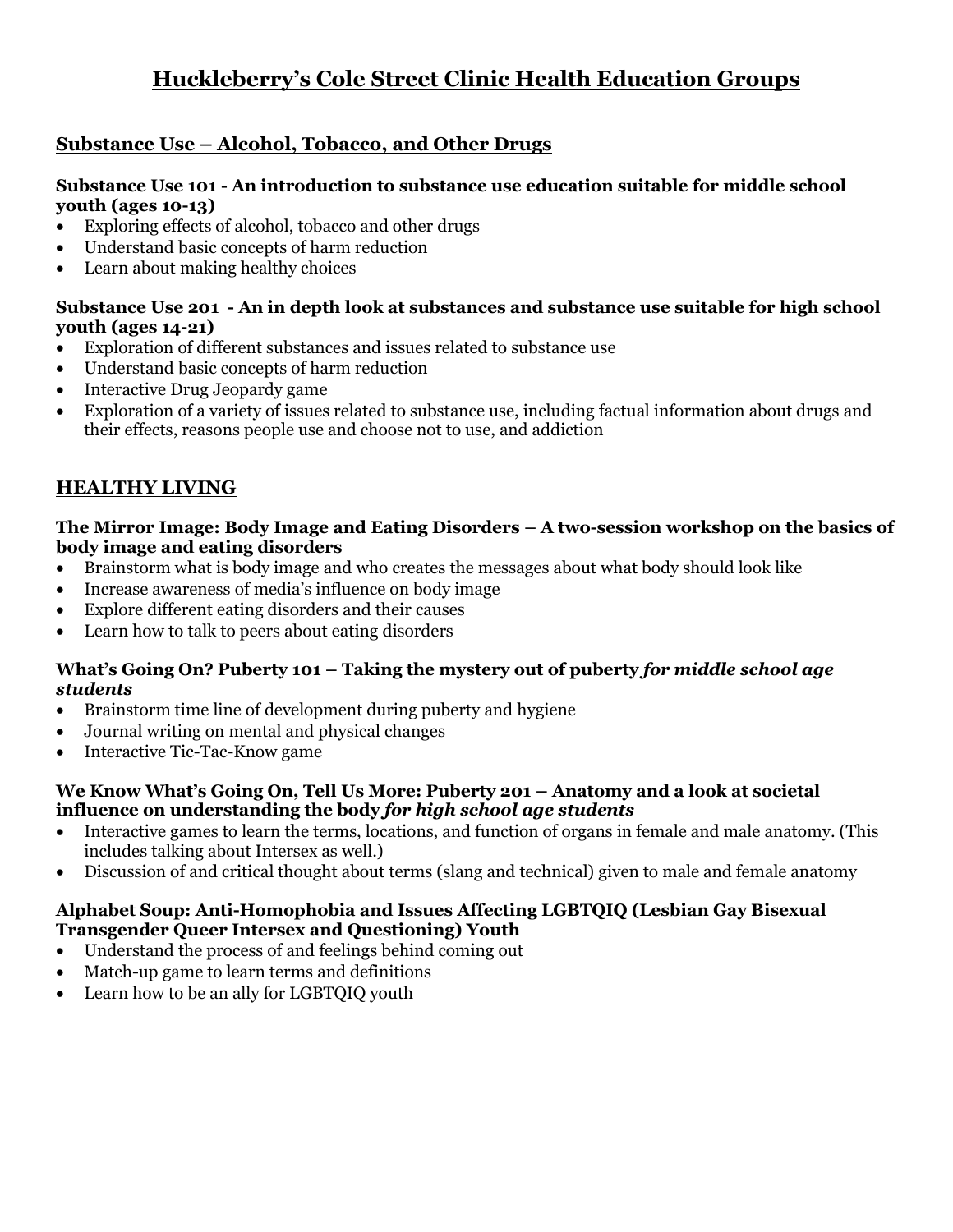### Dear Educator,

Thank you for requesting a group from Huckleberry's Cole Street Clinic. We look forward to providing an educational, fun, and stimulating presentation. In order to assure a positive learning environment, it is important that you understand what we need from you when we come to your site.

Please take a few moments to look over the following list of responsibilities that we ask of you to ensure that your group runs smoothly:

- Please, when requesting a group, *share your insight into what you feel your students need*. For example: if something is critical for an exam your students may be taking, please let us know so we can answer questions and tailor our presentation to better fit your groups' needs.
- It is important and necessary that *you participate* in the groups in order for them to run smoothly. Participation means *you, or a colleague, are in the room at all times; you help enforce school/site policy; you help maintain the focus and concentration of the group.*
- *You are our authority on school/site policy.* Because you know policy best, you need to help implement it. This means that if a policy is no gum chewing, we will need you to be on the lookout for gum chewers, etc.
- There are times when we will split your group into smaller groups to facilitate learning. *We may need your help to oversee the working groups*. Please be available to help us!
- If youth become disrespectful to us or to each other, and we cannot help to refocus their attention in more positive ways, and *you* cannot help them, *we may stop the group*. If this happens, we will work with you to reschedule the group at a time that is convenient for both you and Cole Street.
- *If this presentation is for an after-school program, please ensure that you have signed permission slips* (for parent/guardian OK of their student to be involved with the subject matter) for all participants.

Thank you for your request and we look forward to working with you!

Sincerely,

Huckleberry's Cole Street Clinic Health Education Team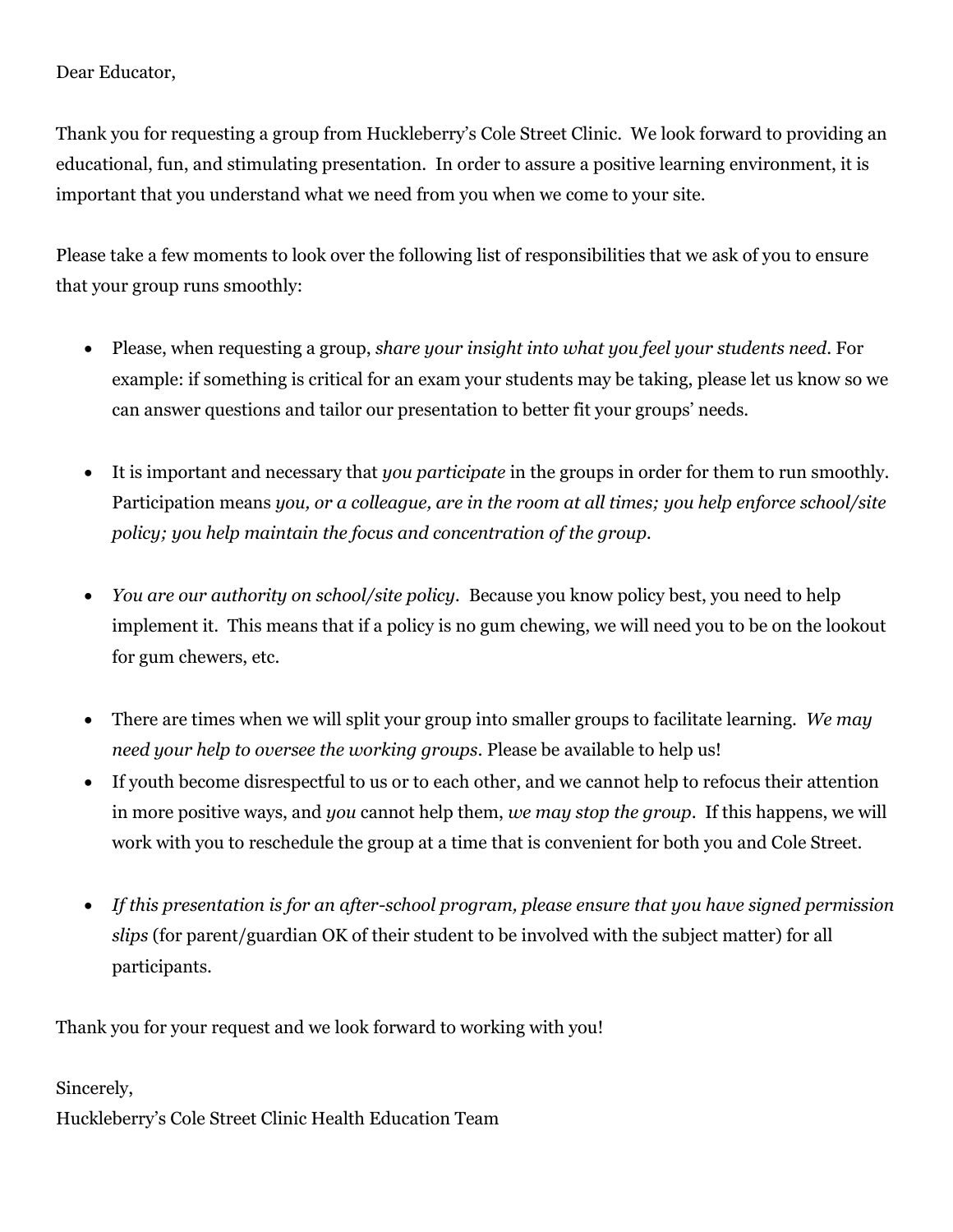# **Presentation/Group Request Form**

|                                                                                                     | <b>Do you have access to a TV/VCR for video-based presentations?</b> Yes<br>N <sub>o</sub><br><b>Topic(s) Requested:</b> (If you check more than one topic, please rank topics in order of preference)<br>What's Going On? Puberty<br>- Puberty 101 (middle school)<br>- Puberty 201 (high school)<br>— Alphabet Soup: Anti-Homophobia and<br><b>Issues Affecting LGBTQIQ Youth</b><br><b>Tabling</b><br>- Health Fair<br>- Resource Fair<br>$-$ Job Fair<br>Dates requested: (Please note that currently we are not scheduling presentations for Monday):<br>$1st choice:$ $2nd choice time:$ $3rd choice time:$<br>Times requested: (Please list class period times for which you are requesting group): |  |  |  |
|-----------------------------------------------------------------------------------------------------|------------------------------------------------------------------------------------------------------------------------------------------------------------------------------------------------------------------------------------------------------------------------------------------------------------------------------------------------------------------------------------------------------------------------------------------------------------------------------------------------------------------------------------------------------------------------------------------------------------------------------------------------------------------------------------------------------------|--|--|--|
|                                                                                                     |                                                                                                                                                                                                                                                                                                                                                                                                                                                                                                                                                                                                                                                                                                            |  |  |  |
|                                                                                                     |                                                                                                                                                                                                                                                                                                                                                                                                                                                                                                                                                                                                                                                                                                            |  |  |  |
|                                                                                                     |                                                                                                                                                                                                                                                                                                                                                                                                                                                                                                                                                                                                                                                                                                            |  |  |  |
| - Healthy Sexuality                                                                                 |                                                                                                                                                                                                                                                                                                                                                                                                                                                                                                                                                                                                                                                                                                            |  |  |  |
| - Protect Yourself! (STIs)                                                                          |                                                                                                                                                                                                                                                                                                                                                                                                                                                                                                                                                                                                                                                                                                            |  |  |  |
| $-$ HYPE (HIV/AIDS)*<br><i>* Please use the HYPE Request Form</i>                                   |                                                                                                                                                                                                                                                                                                                                                                                                                                                                                                                                                                                                                                                                                                            |  |  |  |
| - All About Latex                                                                                   |                                                                                                                                                                                                                                                                                                                                                                                                                                                                                                                                                                                                                                                                                                            |  |  |  |
| — Contraception and Pregnancy                                                                       |                                                                                                                                                                                                                                                                                                                                                                                                                                                                                                                                                                                                                                                                                                            |  |  |  |
| - SEX: Make It Right For You                                                                        |                                                                                                                                                                                                                                                                                                                                                                                                                                                                                                                                                                                                                                                                                                            |  |  |  |
| - Health Education Jeopardy                                                                         |                                                                                                                                                                                                                                                                                                                                                                                                                                                                                                                                                                                                                                                                                                            |  |  |  |
| — The Mirror Image: Body Image and Eating<br><b>Disorders</b>                                       |                                                                                                                                                                                                                                                                                                                                                                                                                                                                                                                                                                                                                                                                                                            |  |  |  |
| - Substance Use 101                                                                                 |                                                                                                                                                                                                                                                                                                                                                                                                                                                                                                                                                                                                                                                                                                            |  |  |  |
| - Substance Use 201                                                                                 |                                                                                                                                                                                                                                                                                                                                                                                                                                                                                                                                                                                                                                                                                                            |  |  |  |
|                                                                                                     |                                                                                                                                                                                                                                                                                                                                                                                                                                                                                                                                                                                                                                                                                                            |  |  |  |
|                                                                                                     |                                                                                                                                                                                                                                                                                                                                                                                                                                                                                                                                                                                                                                                                                                            |  |  |  |
|                                                                                                     | $1st choice:$ $2nd choice time:$ $3rd choice time:$                                                                                                                                                                                                                                                                                                                                                                                                                                                                                                                                                                                                                                                        |  |  |  |
| How many students are in your class/workshop? ________<br>What grade(s) are your classes? _________ |                                                                                                                                                                                                                                                                                                                                                                                                                                                                                                                                                                                                                                                                                                            |  |  |  |
|                                                                                                     |                                                                                                                                                                                                                                                                                                                                                                                                                                                                                                                                                                                                                                                                                                            |  |  |  |
|                                                                                                     |                                                                                                                                                                                                                                                                                                                                                                                                                                                                                                                                                                                                                                                                                                            |  |  |  |

*If you have any questions, please call our Health Education Coordinator at 415.386.9398, ext: 322. Please fax completed request forms to 415.386.8212, Attn: Health Education Coordinator.*